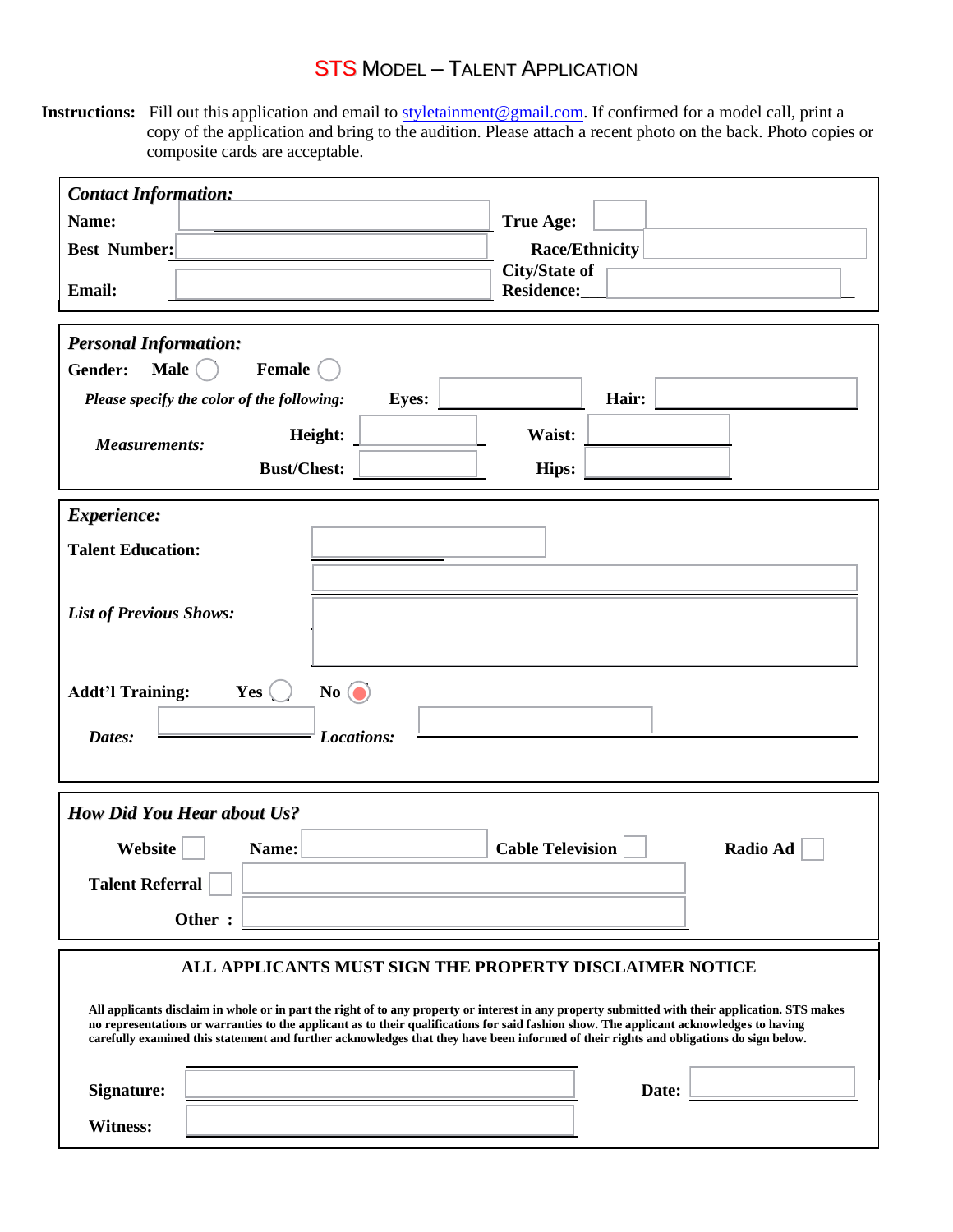## **INSTRUCTIONS**

Please do not call the office regarding modeling opportunities. We are not staffed to handle the hundreds of talents calling to inquire about STSCF. You will be directed to apply online. If emailing your application type your name twice under signature for a digital signature. Your application will be rejected if submitted without a photo.

Email applications  $\&$  photos to: styletainment@gmail.com be sure to include a contact number.

If you are invited to one of our talent auditions, attach photos and resume to this application and bring it to the audition. You will not be seen at the audition if you do not bring a completed application, even if you have already emailed us a copy. Please include a full-length shot and a headshot.

Professional photos are not required; however your photos should be recent (less than 1 year old).

To expedite the audition process, also complete the talent profile form below by inserting your photos.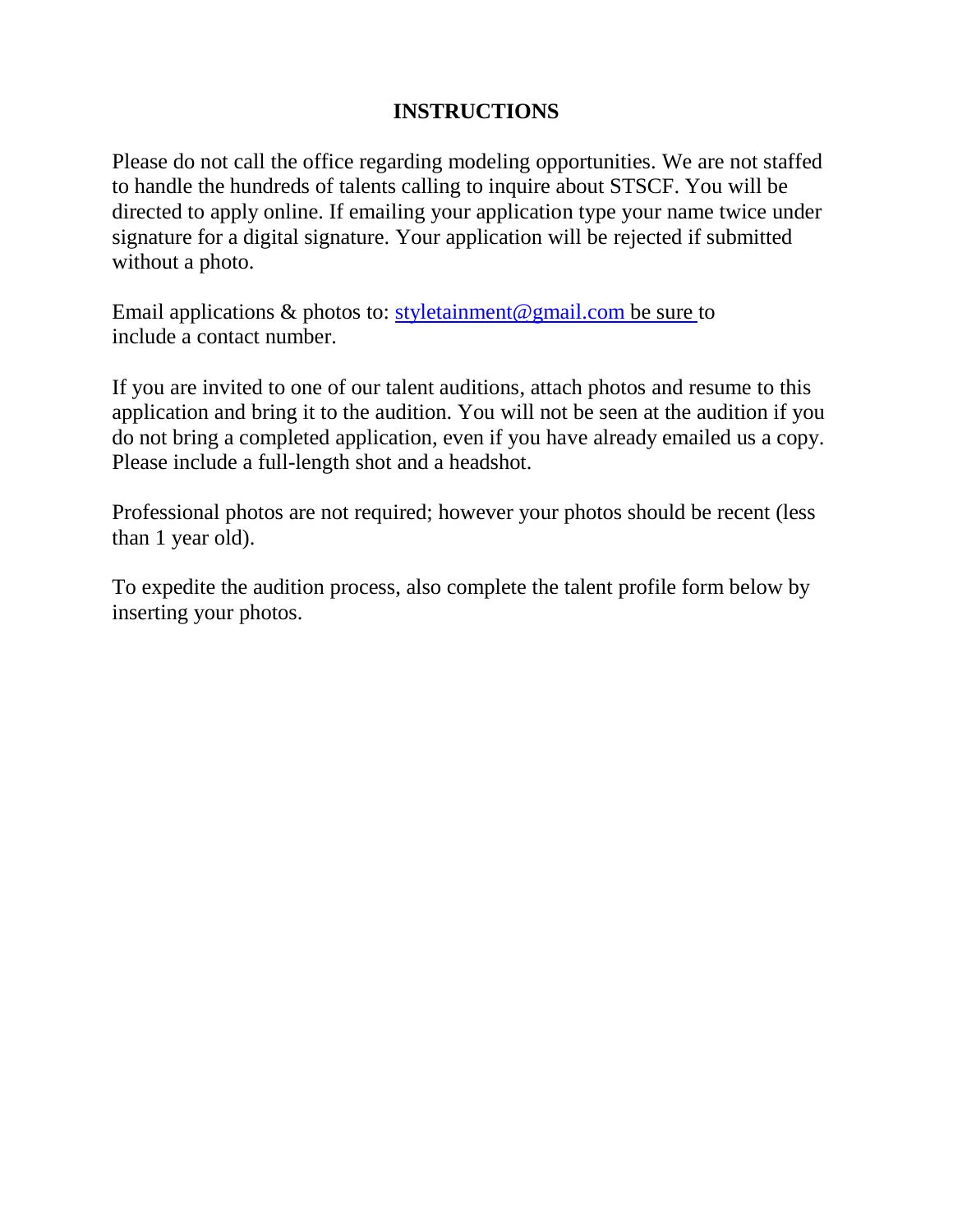## **Photo Release Notice**

STS Events are photographed and videotaped. By attending these events you give STS permission to take photographs of you or photographs in which you may be involved with others for the purpose of promoting STS or its designers.

You release STS and its designated photographers from any and all claims arising out of the use of the photos. These photos **do not** include photographs that you submit for consideration to be a part of STS.

| Model Name:        |
|--------------------|
| Model Signature    |
| Guardian Signature |